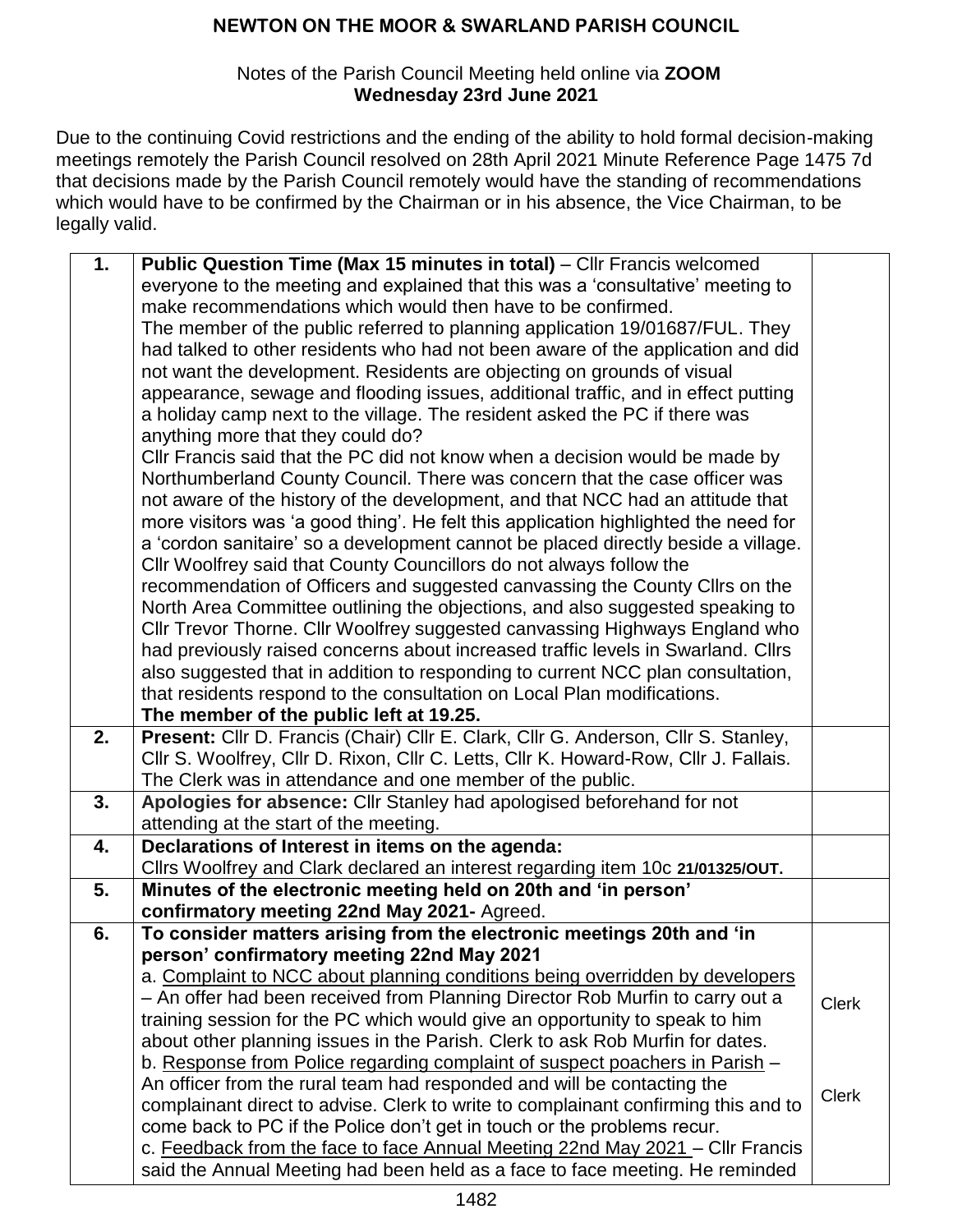|    | Clirs about the 6 month rule where if meetings are not attended, Clirs lose their<br>seats. It was agreed at the 'live' meeting that attending electronic meetings will<br>be deemed as attendance.<br>d. Title Deed ND88983 Land and buildings south side of Leamington Lane.<br>Swarland was raised at the 'live' meeting. Clerk to examine this again with a<br>view to looking to see if any of the land is of possible interest to the PC.<br>e. Letter to County Cllr Thorne - Cllr Francis had sent a letter asking Cllr Thorne<br>for more input but had had no response yet.                                                                                                                                                                                                                                                                                                                                                                                                                                                                                                                                                                                                                                                                                                                                                                                                                                                                                                                                                                                                                                                                                                                                                                                                                                                                                                                                                                                                                                                                                                                                                                                                                                                                                                                                                                                                                                                                                                                                                                                                                                                                                                                                                                                                                                                                        | <b>Clerk</b> |
|----|--------------------------------------------------------------------------------------------------------------------------------------------------------------------------------------------------------------------------------------------------------------------------------------------------------------------------------------------------------------------------------------------------------------------------------------------------------------------------------------------------------------------------------------------------------------------------------------------------------------------------------------------------------------------------------------------------------------------------------------------------------------------------------------------------------------------------------------------------------------------------------------------------------------------------------------------------------------------------------------------------------------------------------------------------------------------------------------------------------------------------------------------------------------------------------------------------------------------------------------------------------------------------------------------------------------------------------------------------------------------------------------------------------------------------------------------------------------------------------------------------------------------------------------------------------------------------------------------------------------------------------------------------------------------------------------------------------------------------------------------------------------------------------------------------------------------------------------------------------------------------------------------------------------------------------------------------------------------------------------------------------------------------------------------------------------------------------------------------------------------------------------------------------------------------------------------------------------------------------------------------------------------------------------------------------------------------------------------------------------------------------------------------------------------------------------------------------------------------------------------------------------------------------------------------------------------------------------------------------------------------------------------------------------------------------------------------------------------------------------------------------------------------------------------------------------------------------------------------------------|--------------|
|    | 19:40 At this point CIIr Stanley joined the meeting.<br>f. PC/VPC insurance and Annual Audit – The Clerk confirmed that the insurance<br>was in place from 1st June with BHIB, and the AGAR had been submitted to the                                                                                                                                                                                                                                                                                                                                                                                                                                                                                                                                                                                                                                                                                                                                                                                                                                                                                                                                                                                                                                                                                                                                                                                                                                                                                                                                                                                                                                                                                                                                                                                                                                                                                                                                                                                                                                                                                                                                                                                                                                                                                                                                                                                                                                                                                                                                                                                                                                                                                                                                                                                                                                        |              |
| 7. | external auditors and had been advertised on the PC website as required.<br><b>Requested agenda items</b><br>a. Vyner Park Update (Cllr Woolfrey). A lot of work has been carried out over<br>the last month. The MUGA had been refurbished and basketball nets installed.<br>A netball club has been set up. Bollard lights have been painted and the bowling<br>green has been cleaned, bowls purchased and is now being used. The outside<br>gym has been installed with three pieces of equipment and Nelsons is again<br>fully operational. The AGM is on 30th June. VP has a dedicated group of<br>volunteers Cllr Woolfrey said he'd particularly like to thank Andy Ferguson for<br>coordinating work. VPC has been successful in obtaining £8,000 grant from<br>NCC so doesn't need to ask the PC for the 'top up' requested previously to<br>cover all the works being done.<br>b. Sewer problems in Swarland - Cllr Rixon said there was a long history of<br>sewer problems in Swarland. NW always assure problem solved but the ground<br>is left contaminated. There has been correspondence with Anne-Marie<br>Trevelyan MP and Cllr Thorne is aware of the issue. Cllr Rixon said the PC has<br>to do something about this problem. Parish Clirs cited several examples of<br>recent overflow problems. It was agreed to pull together a dossier of instances.<br>The FOI response from NW said that £643,697 had been spent on<br>improvements in Swarland over the last 10 years but further information is<br>needed. Could ask for a list of complaints received by NW with date, nature of<br>complaint and action taken over 10years. Cllr Francis said to pull the dossier<br>together first.<br>Cllr Rixon suggested that PC put together a standard form of words not<br>supporting a planning applications unless underlying sewerage structure is<br>addressed, as this would show residents that the PC was doing something<br>about the problem. Further, the PC could approach OFWAT.<br>It was agreed the Clerk would co-ordinate any information /photos.<br>This matter can be raised with Rob Murfin when planning training takes place.<br>c. Proposed modifications to the Northumberland Local Plan – For discussion<br>and decision on consultation response or other actions. Cllr Francis said he<br>expected the PC would want to comment about village envelopes having some<br>robustness. He has sent an email of suggested modifications about looking at<br>settlement boundaries and developments in open countryside. It was agreed<br>that that a consensus would be reached by email by 9th July to enable formal<br>response by 4th August.<br>d. Planning application 19/01687/FUL update and FOI response from<br>Northumbrian Water - For discussion and decision on way forward. See item b<br>above. | <b>Clerk</b> |
|    | e. Road safety on lower Leamington Lane, Swarland - Recently a resident fell                                                                                                                                                                                                                                                                                                                                                                                                                                                                                                                                                                                                                                                                                                                                                                                                                                                                                                                                                                                                                                                                                                                                                                                                                                                                                                                                                                                                                                                                                                                                                                                                                                                                                                                                                                                                                                                                                                                                                                                                                                                                                                                                                                                                                                                                                                                                                                                                                                                                                                                                                                                                                                                                                                                                                                                 |              |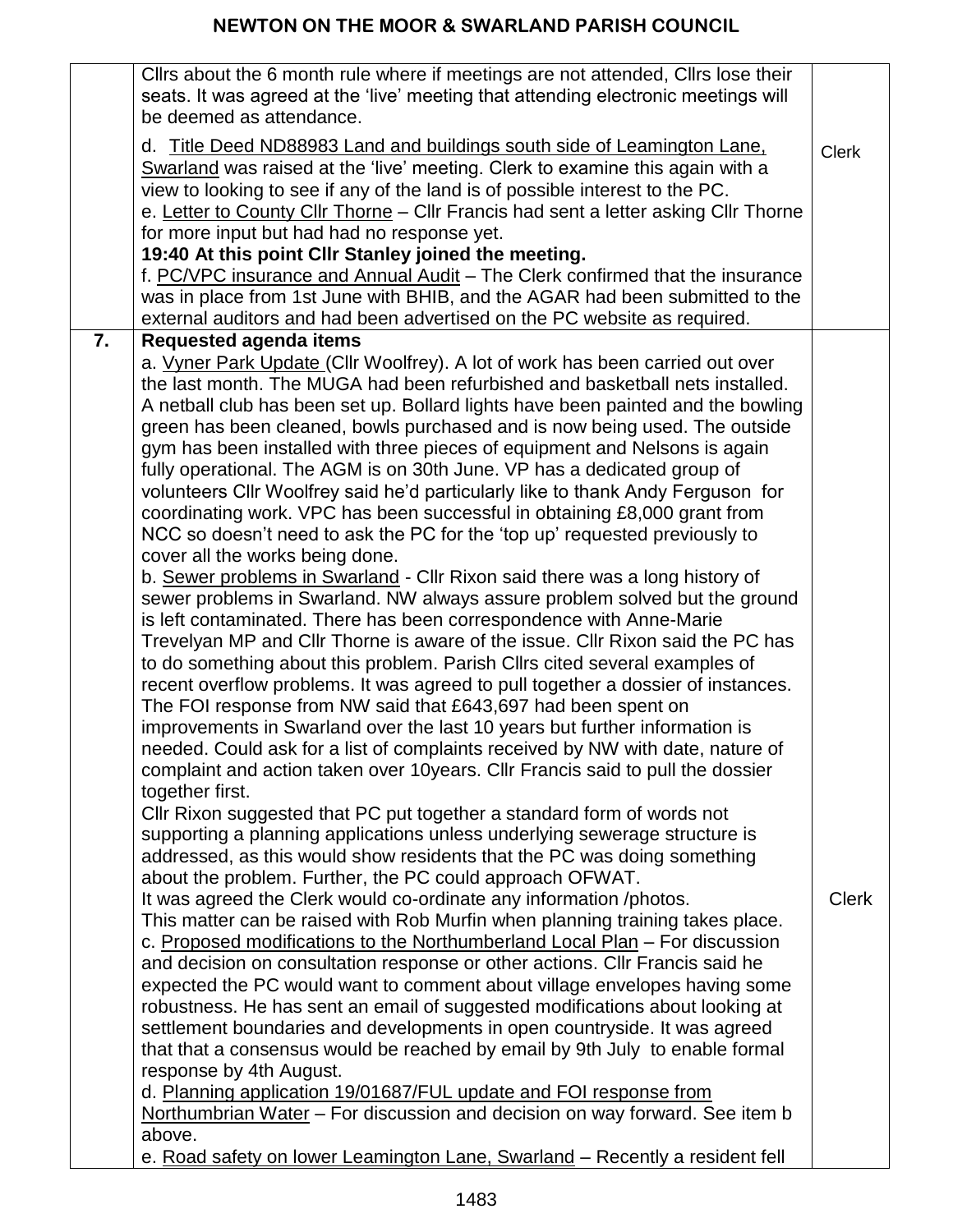|    | into the road which raised further concerns about road safety on Leamington<br>Lane. The PC had made a case for a footpath to the bus stop on its LTP<br>request 2021/22 but has had no response from NCC yet on this. Cllr Letts said<br>the draft Local plan has emphasis on helping people to get to public transport.<br>Cllr Fallais asked whether the PC should try to get a bus service through<br>Swarland. Cllr Francs said that Arriva have said demand is minimal, and NCC<br>were unable to justify a subsidu for Arriva. After further discussion it was agreed<br>the Clerk would contact Public Transport at NCC to ask what they are doing to<br>encourage people to use public transport, and what will they be doing in our<br>Parish.<br>NCC is currently looking at road safety measures around the School which will<br>include part of Leamington Lane.                                                                                                                                                                                                                                                                                                                                                                                                                                                                                                                                                                                                                                                                                                                                       | <b>Clerk</b> |
|----|---------------------------------------------------------------------------------------------------------------------------------------------------------------------------------------------------------------------------------------------------------------------------------------------------------------------------------------------------------------------------------------------------------------------------------------------------------------------------------------------------------------------------------------------------------------------------------------------------------------------------------------------------------------------------------------------------------------------------------------------------------------------------------------------------------------------------------------------------------------------------------------------------------------------------------------------------------------------------------------------------------------------------------------------------------------------------------------------------------------------------------------------------------------------------------------------------------------------------------------------------------------------------------------------------------------------------------------------------------------------------------------------------------------------------------------------------------------------------------------------------------------------------------------------------------------------------------------------------------------------|--------------|
| 8. | <b>Report by County Councillor and meetings attended by Councillors:</b>                                                                                                                                                                                                                                                                                                                                                                                                                                                                                                                                                                                                                                                                                                                                                                                                                                                                                                                                                                                                                                                                                                                                                                                                                                                                                                                                                                                                                                                                                                                                            |              |
|    | CIIr Francis said there had been no response from CIIr Thorne to the PC's email<br>asking for a greater level of input from Cllr Thorne. Cllrs were concerned that<br>they are not getting information about what is happening at NCC. Cllr Francis<br>said he would wait a little longer for a response then would escalate the matter.<br>This was agreed.<br>a. Liaison meeting with Harrison Leisure – Cllr Stanley had met with Billy<br>Harrison and had spoken to him again. The issue of vehicles driving up Coast<br>View to access PW country park has become a real problem. PW will put<br>barriers up at the Coast View entrance. Mr Harrison has said that new<br>professional no entry signs will be obtained and put in place. He will also check<br>Google maps to make sure map references for PW are correct. The brown<br>tourist sign at the school crossroads is to be replaced and will direct people up<br>the hill to PW. Cllr Stanley said Mr Harrison seemed genuinely concerned and is<br>trying to ameliorate things.<br>b. Felton Cemetery Committee - Cllr Anderson had attended the meeting on 8th<br>June when a new Chair and Vice Chair were appointed. The Committee is<br>trying to improve waste disposal on site. A large green wheeled bin will be<br>purchased for all waste. This will be emptied by NCC free of charge. Little is<br>happening re: income as there have been very few burials. A new noticeboard<br>is to be purchased to give a more professional appearance. The next meeting is<br>in September when Remembrance Day arrangements will be considered. |              |
| 9. | <b>Finance:</b><br>a. Clerk's salary £395.50 plus expenses £27.09 = £422.59<br>Payment to HM Revenues & Customs PAYE =<br>£79.20<br>Payment to Clerk = £395.50 + £27.09 - £79.20 =<br>£343.39<br>Other receipts and payments:<br>b.<br>i)Receipts: NCC Reimbursement for Cemetery Charges 20/21<br>£66.00<br>CIIr Francis said that this is reimbursement from NCC based on the cost of the<br>service provision at County Council facilities. The issue has been raised with<br>NALC.<br>ii)Payments: The Clerk reminded the PC that on 22nd July 2020, it had been<br>agreed to purchase a A3 printer and consumables for up to £200 from the<br>Community Fund. She asked if she could go ahead and make this<br>purchase - Agreed.<br>Account balance as at 19th June 2021<br>£25,022.38<br>C.                                                                                                                                                                                                                                                                                                                                                                                                                                                                                                                                                                                                                                                                                                                                                                                                                  | <b>Clerk</b> |
|    | All the above were agreed/noted.                                                                                                                                                                                                                                                                                                                                                                                                                                                                                                                                                                                                                                                                                                                                                                                                                                                                                                                                                                                                                                                                                                                                                                                                                                                                                                                                                                                                                                                                                                                                                                                    |              |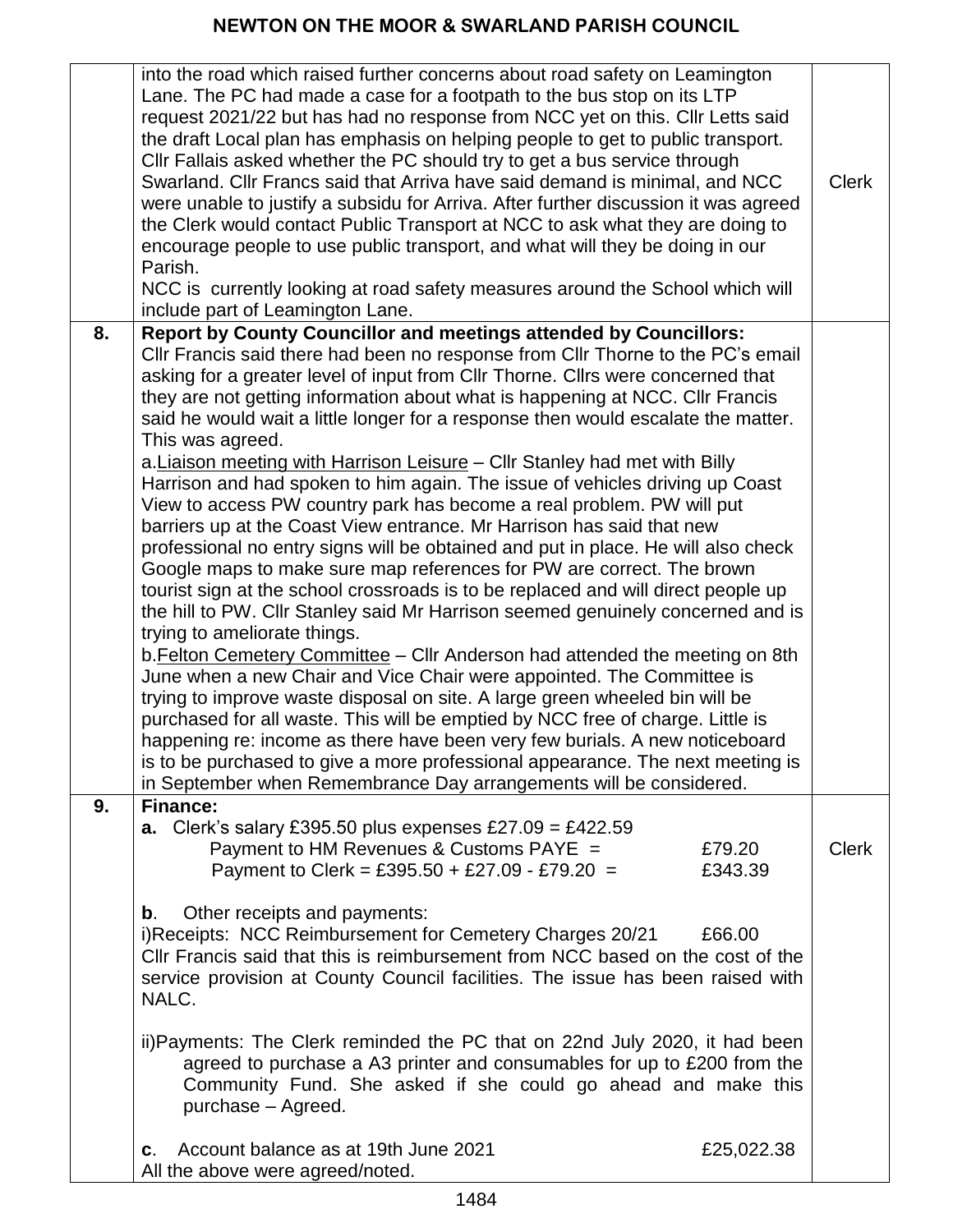| 10. | <b>Planning:</b><br>a. Decisions made by NCC<br>21/00948/FUL - Demolition of existing single storey flat roofed extension to the rear.<br>Construction of a single storey extension to the rear. Conversion of the roof space to habitable<br>accommodation 1 Newton-On-The-Moor, Morpeth, Northumberland, NE65 9JY. Application<br>PERMITTED 12 May 2021.<br>21/00750/OUT -1 No dwelling. Land South East OF 4 Studley Drive, Studley Drive, Swarland<br>Northumberland. The Parish Council made several suggestions. Planning Permission<br>REFUSED 11th June 2021.<br>b. Applications pending decision by NCC<br>19/01687/FUL - Change of use of land for the siting of up to 60 static caravans, along with<br>associated infrastructure and hard and soft landscaping. Archaeological report received<br>09.2.2021 and amended site location plan received 26.02.21. Land North West Of Springwood,<br>Coast View, Swarland, Northumberland. The PC originally objected to this application for a<br>range of reasons including adverse visual impact, too close to existing buildings, sewerage and<br>drainage capacity issues, and highways safety.<br>20/02884/CCMEIA - Land North Of Shiel Dykes U3050 Swarland Junction To Stouphill<br>Junction Swarland, Northumberland. Phased extraction of approximately 5 million tonnes of<br>hard rock and importation of inert material for use in restoration using overburden from site and<br>imported inert materials over 30 year period. This application is not within the Parish but may<br>impact on the area. The Parish Council did not object to the application subject to a range of<br>comments. Clirs Cutforth and Howard-Row objected to the development.<br>20/03501/DISCON - Discharge of conditions : 12 (highways) pursuant to planning approval<br>19/01637/FUL Land Parcels South West Of Lisleswood, Old Park Road, Swarland,<br>Northumberland. The Parish Council made several objections to this application.<br>21/01139/FUL - Loft conversion with dorma [sic] windows to front elevation and front extension |  |
|-----|------------------------------------------------------------------------------------------------------------------------------------------------------------------------------------------------------------------------------------------------------------------------------------------------------------------------------------------------------------------------------------------------------------------------------------------------------------------------------------------------------------------------------------------------------------------------------------------------------------------------------------------------------------------------------------------------------------------------------------------------------------------------------------------------------------------------------------------------------------------------------------------------------------------------------------------------------------------------------------------------------------------------------------------------------------------------------------------------------------------------------------------------------------------------------------------------------------------------------------------------------------------------------------------------------------------------------------------------------------------------------------------------------------------------------------------------------------------------------------------------------------------------------------------------------------------------------------------------------------------------------------------------------------------------------------------------------------------------------------------------------------------------------------------------------------------------------------------------------------------------------------------------------------------------------------------------------------------------------------------------------------------------------------------------------------------------------------------------|--|
|     | to lounge/sitting room. 1 Nelson Drive, Swarland, NE65 9JR. Comments invited until 13th May<br>2021.<br>21/01325/OUT - Outline permission for demolition of existing dwelling and replacement with<br>2no detached dwellings (all matters reserved).   4 Kenmore Drive Swarland NE65 9QT. The<br>Parish Council objected on the grounds that the proposal is - amongst other things-<br>inappropriate in terms of height, size, appearance, density and proportion.<br>c. Planning matters for Parish Council to consider                                                                                                                                                                                                                                                                                                                                                                                                                                                                                                                                                                                                                                                                                                                                                                                                                                                                                                                                                                                                                                                                                                                                                                                                                                                                                                                                                                                                                                                                                                                                                                      |  |
|     | 21/02065/CCD Swarland Primary School Leamington Lane Swarland Morpeth Northumberland<br><b>NE65 9JP</b>                                                                                                                                                                                                                                                                                                                                                                                                                                                                                                                                                                                                                                                                                                                                                                                                                                                                                                                                                                                                                                                                                                                                                                                                                                                                                                                                                                                                                                                                                                                                                                                                                                                                                                                                                                                                                                                                                                                                                                                        |  |
| 11. | <b>Complaints:</b><br>• Leamington Lane drain and manhole outside Swarland Primary school - blockage<br>issues referred to NCC 5.2.2020. Being taken up by NCC/OpenReach.<br>• 'No footpath' sign at entrance of The Springwood knocked down.<br>• Overhanging branches on C106 from Alnwick Fords to Glantlees turnoff.<br>• Complaints of speeding vehicles in connection with development in Swarland.<br>· Query concerning planning application 19/01687/FUL.<br>• Pothole in Coast View near Swarland Club.<br>• Pothole complaints A697 and Longframlington Road (Cllr Mansfield).<br>• Pothole on Longframlington Road (Cllr Francis).<br>• Footpath sign opposite Blue House NotM broken off - referred to NCC.<br>• Condition of unadopted roads in Swarland.<br>• Sewer problems at Ferney Bank, Swarland.<br>• Cars on track through Swarland Wood.<br>. Weeds not being treated on footpath to south of The Square.                                                                                                                                                                                                                                                                                                                                                                                                                                                                                                                                                                                                                                                                                                                                                                                                                                                                                                                                                                                                                                                                                                                                                               |  |
| 12. | Correspondence:<br>Suggestion from resident for public meeting/response re planning application<br>19/01687/FUL.                                                                                                                                                                                                                                                                                                                                                                                                                                                                                                                                                                                                                                                                                                                                                                                                                                                                                                                                                                                                                                                                                                                                                                                                                                                                                                                                                                                                                                                                                                                                                                                                                                                                                                                                                                                                                                                                                                                                                                               |  |